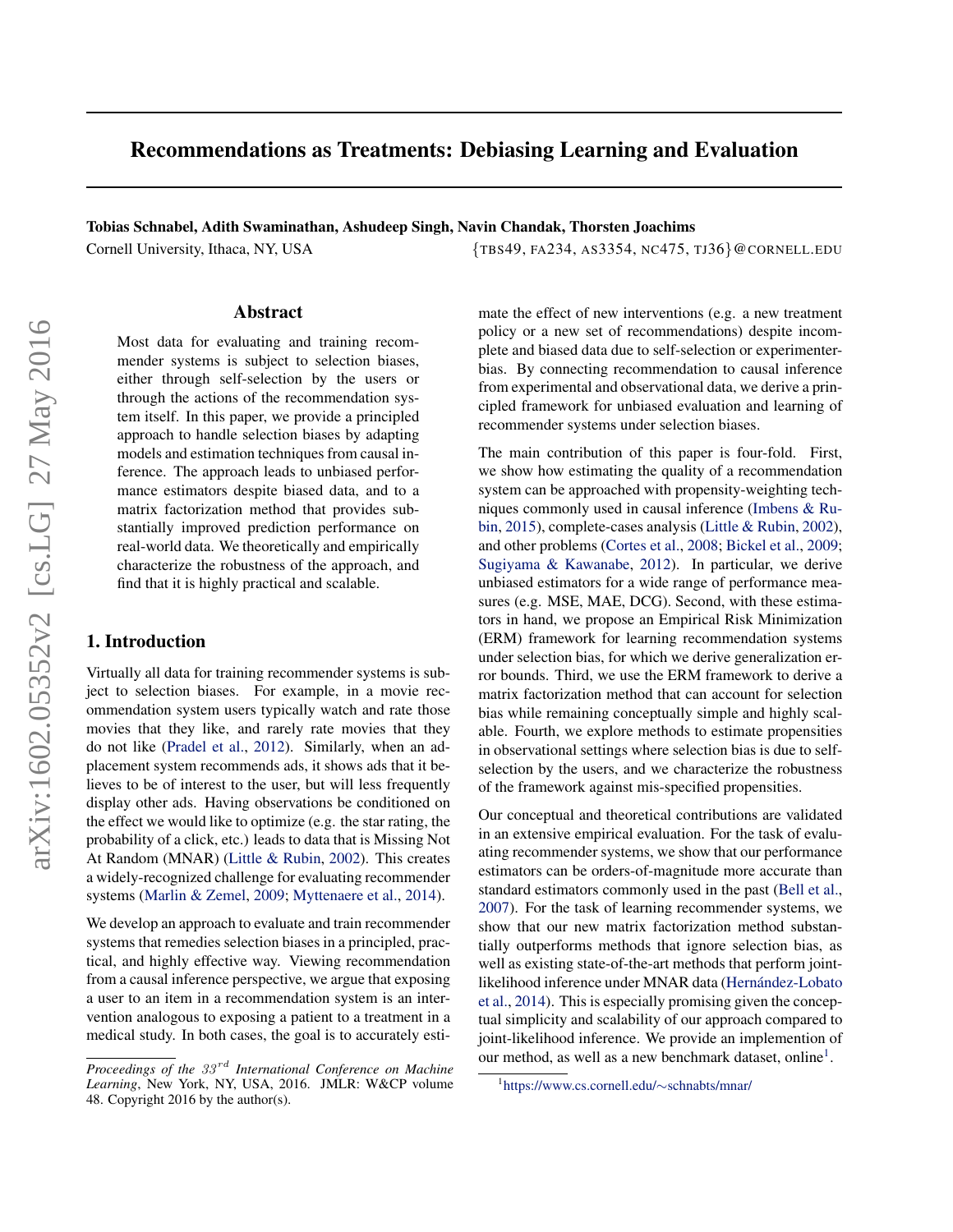## <span id="page-1-0"></span>2. Related Work

Past work that explicitly dealt with the MNAR nature of recommendation data approached the problem as missingdata imputation based on the joint likelihood of the missing data model and the rating model [\(Marlin et al.,](#page-8-0) [2007;](#page-8-0) [Marlin & Zemel,](#page-8-0) [2009;](#page-8-0) Hernández-Lobato et al., [2014\)](#page-8-0). This has led to sophisticated and highly complex methods. We take a fundamentally different approach that treats both models separately, making our approach modular and scalable. Furthermore, our approach is robust to mis-specification of the rating model, and we characterize how the overall learning process degrades gracefully under a mis-specified missing-data model. We empirically compare against the state-of-the-art joint likelihood model  $(Hernández-Lobato et al., 2014)$  $(Hernández-Lobato et al., 2014)$  in this paper.

Related but different from the problem we consider is recommendation from positive feedback alone [\(Hu et al.,](#page-8-0) [2008;](#page-8-0) [Liang et al.,](#page-8-0) [2016\)](#page-8-0). Related to this setting are also alternative approaches to learning with MNAR data [\(Steck,](#page-9-0) [2010;](#page-9-0) [2011;](#page-9-0) [Lim et al.,](#page-8-0) [2015\)](#page-8-0), which aim to avoid the problem by considering performance measures less affected by selection bias under mild assumptions. Of these works, the approach of [Steck](#page-9-0) [\(2011\)](#page-9-0) is most closely related to ours, since it defines a recall estimator that uses item popularity as a proxy for propensity. Similar to our work, [Steck](#page-9-0) [\(2010;](#page-9-0) [2011\)](#page-9-0) and [Hu et al.](#page-8-0) [\(2008\)](#page-8-0) also derive weighted matrix factorization methods, but with weighting schemes that are either heuristic or need to be tuned via cross validation. In contrast, our weighted matrix factorization method enjoys rigorous learning guarantees in an ERM framework.

Propensity-based approaches have been widely used in causal inference from observational studies [\(Imbens & Ru](#page-8-0)[bin,](#page-8-0) [2015\)](#page-8-0), as well as in complete-case analysis for missing data [\(Little & Rubin,](#page-8-0) [2002;](#page-8-0) [Seaman & White,](#page-9-0) [2013\)](#page-9-0) and in survey sampling [\(Thompson,](#page-9-0) [2012\)](#page-9-0). However, their use in matrix completion is new to our knowledge. Weighting approaches are also widely used in domain adaptation and covariate shift, where data from one source is used to train for a different problem (e.g., [Huang et al.,](#page-8-0) [2006;](#page-8-0) [Bickel et al.,](#page-8-0) [2009;](#page-8-0) [Sugiyama & Kawanabe,](#page-9-0) [2012\)](#page-9-0). We will draw upon this work, especially the learning theory of weighting approaches in [\(Cortes et al.,](#page-8-0) [2008;](#page-8-0) [2010\)](#page-8-0).

# 3. Unbiased Performance Estimation for Recommendation

Consider a toy example adapted from [Steck](#page-9-0) [\(2010\)](#page-9-0) to illustrate the disastrous effect that selection bias can have on conventional evaluation using a test set of held-out ratings. Denote with  $u \in \{1, ..., U\}$  the users and with  $i \in \{1, ..., I\}$  the movies. Figure 1 shows the matrix of true ratings  $Y \in \mathbb{R}^{U \times I}$  for our toy example, where a sub-

| v                 | Horror | Romance Drama |   | $\boldsymbol{P}$ |      | Horror Romance Drama |     | Horror<br>Romance Drama<br>$\Omega$ |
|-------------------|--------|---------------|---|------------------|------|----------------------|-----|-------------------------------------|
| Horror<br>Lovers  | 5      | 1             | 3 |                  | р    | p/10                 | p/2 | 1<br>1<br>$\mathbf{1}$              |
| Romance           | 1      | 5             | 3 |                  | p/10 | р                    | p/2 | $\mathbf{1}$<br>1<br>1<br>1         |
|                   |        |               |   |                  |      |                      |     | ťλ                                  |
| Horror<br>Lovers' | 5      |               |   | 2                |      |                      |     | 3<br>1<br>$\mathbf{1}$              |
|                   |        |               | 5 |                  | 5    | 5                    | З   |                                     |

Figure 1. Movie-Lovers toy example. Top row: true rating matrix  $Y$ , propensity matrix  $P$ , observation indicator matrix  $O$ . Bottom row: two rating prediction matrices  $\hat{Y}_1$  and  $\hat{Y}_2$ , and intervention indicator matrix  $Y_3$ .

set of users are "horror lovers" who rate all horror movies 5 and all romance movies 1. Similarly, there is a subset of "romance lovers" who rate just the opposite way. However, both groups rate dramas as 3. The binary matrix  $O \in \{0,1\}^{U \times I}$  in Figure 1 shows for which movies the users provided their rating to the system,  $[O_{u,i} = 1] \Leftrightarrow$  $[Y_{u,i}$  observed. Our toy example shows a strong correlation between liking and rating a movie, and the matrix P describes the marginal probabilities  $P_{u,i} = P(O_{u,i} = 1)$ with which each rating is revealed. For this data, consider the following two evaluation tasks.

### 3.1. Task 1: Estimating Rating Prediction Accuracy

For the first task, we want to evaluate how well a predicted rating matrix  $Y$  reflects the true ratings in  $Y$ . Standard evaluation measures like Mean Absolute Error (MAE) or Mean Squared Error (MSE) can be written as:

$$
R(\hat{Y}) = \frac{1}{U \cdot I} \sum_{u=1}^{U} \sum_{i=1}^{I} \delta_{u,i}(Y, \hat{Y}) , \qquad (1)
$$

for an appropriately chosen  $\delta_{u,i}(Y, \hat{Y})$ .

MAE: 
$$
\delta_{u,i}(Y, \hat{Y}) = |Y_{u,i} - \hat{Y}_{u,i}|,
$$
 (2)

MSE: 
$$
\delta_{u,i}(Y, \hat{Y}) = (Y_{u,i} - \hat{Y}_{u,i})^2
$$
, (3)

$$
\text{Accuracy:} \qquad \delta_{u,i}(Y,\hat{Y}) = \mathbf{1}\{\hat{Y}_{u,i} = Y_{u,i}\} \tag{4}
$$

Since  $Y$  is only partially known, the conventional practice is to estimate  $R(Y)$  using the average over only the observed entries,

$$
\hat{R}_{naive}(\hat{Y}) = \frac{1}{|\{(u,i):O_{u,i}=1\}|} \sum_{(u,i):O_{u,i}=1} \delta_{u,i}(Y,\hat{Y}) . (5)
$$

We call this the naive estimator, and its naivety leads to a gross misjudgment for the  $\hat{Y}_1$  and  $\hat{Y}_2$  given in Figure 1. Even though  $\hat{Y}_1$  is clearly better than  $\hat{Y}_2$  by any reasonable measure of performance,  $\hat{R}_{naive}(\hat{Y})$  will reliably claim that  $\hat{Y}_2$  has better MAE than  $\hat{Y}_1$ . This error is due to selection bias, since 1-star ratings are under-represented in the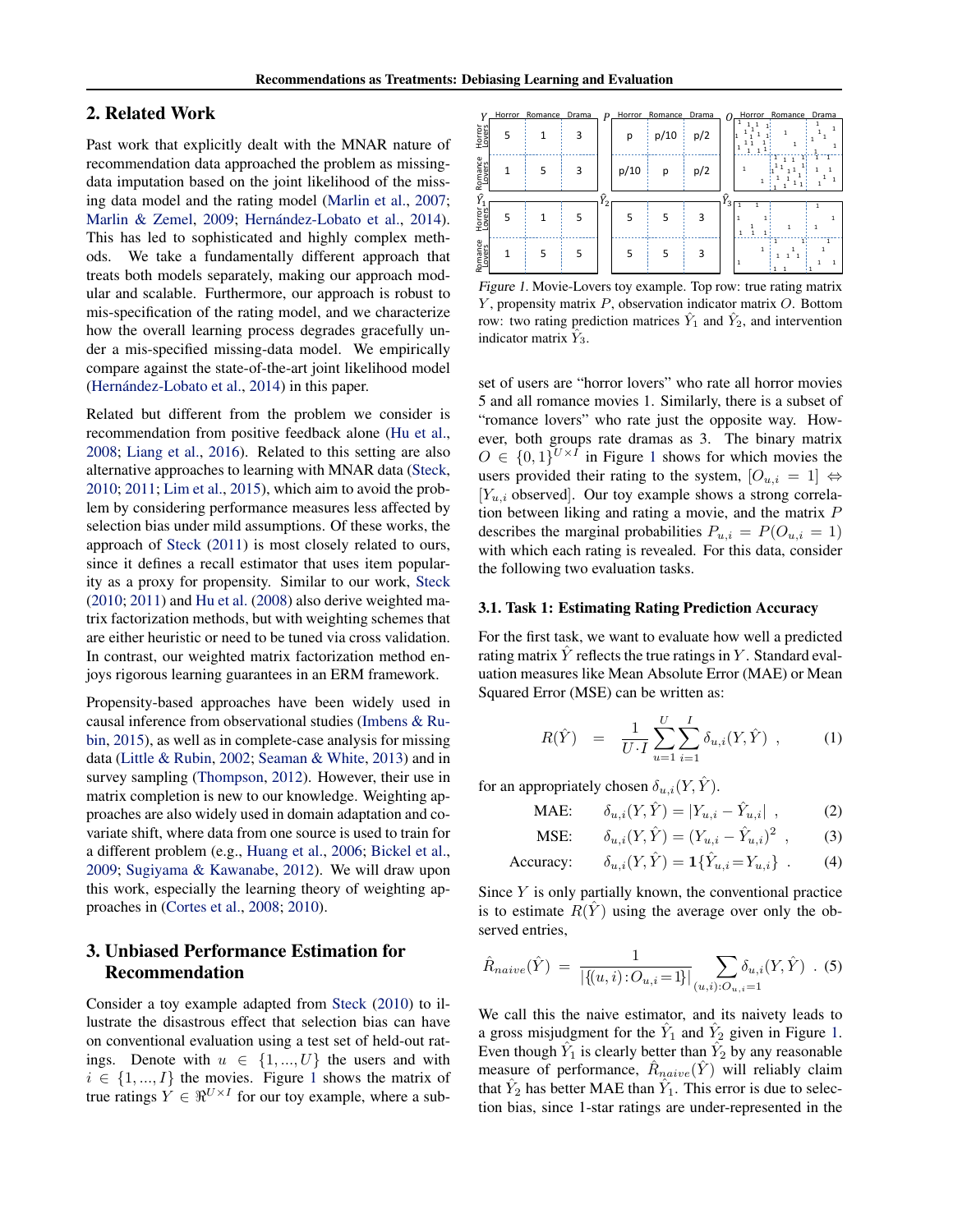<span id="page-2-0"></span>observed data and  $\delta_{u,i}(Y, \hat{Y})$  is correlated with  $Y_{u,i}$ . More generally, under selection bias,  $\hat{R}_{naive}(\hat{Y})$  is not an unbiased estimate of the true performance  $R(\hat{Y})$  [\(Steck,](#page-9-0) [2013\)](#page-9-0):

$$
\mathbb{E}_O\left[\hat{R}_{naive}(\hat{Y})\right] \neq R(\hat{Y}) . \tag{6}
$$

Before we design an improved estimator to replace  $\hat{R}_{naive}(\hat{Y})$ , let's turn to a related evaluation task.

#### 3.2. Task 2: Estimating Recommendation Quality

Instead of evaluating the accuracy of predicted ratings, we may want to more directly evaluate the quality of a particular recommendation. To this effect, let's redefine  $\overline{Y}$  to now encode recommendations as a binary matrix analogous to *O*, where  $[\hat{Y}_{u,i} = 1] \Leftrightarrow [i \text{ is recommended to } u]$ , limited to a budget of  $k$  recommendations per user. An example is  $\hat{Y}_3$  in Figure [1.](#page-1-0) A reasonable way to measure the quality of a recommendation is the Cumulative Gain (CG) that the user derives from the recommended movies, which we define as the average star-rating of the recommended movies in our toy example<sup>2</sup>. CG can again be written in the form of Eq. [\(1\)](#page-1-0) with

$$
\text{CG:} \qquad \delta_{u,i}(Y,\hat{Y}) = (I/k)\,\hat{Y}_{u,i} \cdot Y_{u,i} \tag{7}
$$

However, unless users have watched all movies in  $\hat{Y}$ , we cannot compute CG directly via Eq. [\(1\)](#page-1-0). Hence, we are faced with the counterfactual question: how well would our users have enjoyed themselves (in terms of CG), if they had followed our recommendations  $\hat{Y}$  instead of watching the movies indicated in  $O$ ? Note that rankings of recommendations are similar to the set-based recommendation described above, and measures like Discounted Cumulative Gain (DCG), DCG@k, Precision at k (PREC@k), and others [\(Aslam et al.,](#page-8-0) [2006;](#page-8-0) [Yilmaz et al.,](#page-9-0) [2008\)](#page-9-0) also fit in this setting. For those, let the values of  $\tilde{Y}$  in each row define the predicted ranking, then

$$
\text{DCG: } \delta_{u,i}(Y,\hat{Y}) = (I/\log(\text{rank}(\hat{Y}_{u,i}))) Y_{u,i} \quad , \qquad (8)
$$

$$
\text{PREC@k: } \delta_{u,i}(Y,\hat{Y})\!=\!(I/k)\,Y_{u,i}\!\cdot\! \mathbf{1}\!\{\text{rank}(\hat{Y}_{u,i})\!\leq\!k\}\;\; . \eqno(9)
$$

One approach, similar in spirit to condensed DCG [\(Sakai,](#page-9-0) [2007\)](#page-9-0), is to again use the naive estimator from Eq. [\(5\)](#page-1-0). However, this and similar estimators are generally biased for  $R(Y)$  [\(Pradel et al.,](#page-9-0) [2012;](#page-9-0) [Steck,](#page-9-0) [2013\)](#page-9-0).

To get unbiased estimates of recommendation quality despite missing observations, consider the following connection to estimating average treatment effects of a given policy in causal inference, that was already explored in the contextual bandit setting [\(Li et al.,](#page-8-0) [2011;](#page-8-0) Dudík et al., [2011\)](#page-8-0). If we think of a recommendation as an intervention

analogous to treating a patient with a specific drug, in both settings we want to estimate the effect of a new treatment policy (e.g. give drug A to women and drug B to men, or new recommendations  $\hat{Y}$ ). The challenge in both cases is that we have only partial knowledge of how much certain patients (users) benefited from certain treatments (movies) (i.e.,  $Y_{u,i}$  with  $O_{u,i} = 1$ ), while the vast majority of potential outcomes in Y is unobserved.

### 3.3. Propensity-Scored Performance Estimators

The key to handling selection bias in both of the abovementioned evaluation tasks lies in understanding the process that generates the observation pattern in O. This process is typically called the *Assignment Mechanism* in causal inference [\(Imbens & Rubin,](#page-8-0) [2015\)](#page-8-0) or the *Missing Data Mechanism* in missing data analysis [\(Little & Rubin,](#page-8-0) [2002\)](#page-8-0). We differentiate the following two settings:

- Experimental Setting. In this setting, the assignment mechanism is under the control of the recommendation system. An example is an ad-placement system that controls which ads to show to which user.
- Observational Setting. In this setting, the users are part of the assignment mechanism that generates O. An example is an online streaming service for movies, where users self-select the movies they watch and rate.

In this paper, we assume that the assignment mechanism is probabilistic, meaning that the marginal probability  $P_{u,i} =$  $P(O_{u,i} = 1)$  of observing an entry  $Y_{u,i}$  is non-zero for all user/item pairs. This ensures that, in principle, every element of Y could be observed, even though any particular O reveals only a small subset. We refer to  $P_{u,i}$  as the *propensity* of observing  $Y_{u,i}$ . In the *experimental* setting, we know the matrix  $P$  of all propensities, since we have implemented the assignment mechanism. In the *observational* setting, we will need to estimate P from the observed matrix O. We defer the discussion of propensity estimation to Section [5,](#page-4-0) and focus on the *experimental* setting first.

IPS Estimator The Inverse-Propensity-Scoring (IPS) estimator [\(Thompson,](#page-9-0) [2012;](#page-9-0) [Little & Rubin,](#page-8-0) [2002;](#page-8-0) [Imbens](#page-8-0) [& Rubin,](#page-8-0) [2015\)](#page-8-0), which applies equally to the task of rating prediction evaluation as to the task of recommendation quality estimation, is defined as,

$$
\hat{R}_{IPS}(\hat{Y}|P) = \frac{1}{U \cdot I} \sum_{(u,i):O_{u,i}=1} \frac{\delta_{u,i}(Y, \hat{Y})}{P_{u,i}} . \quad (10)
$$

Unlike the naive estimator  $\hat{R}_{naive}(\hat{Y})$ , the IPS estimator is unbiased for any probabilistic assignment mechanism. Note that the IPS estimator only requires the marginal probabilities  $P_{u,i}$  and unbiased-ness is not affected by dependencies within O:

<sup>&</sup>lt;sup>2</sup>More realistically,  $Y$  would contain quality scores derived from indicators like "clicked" and "watched to the end".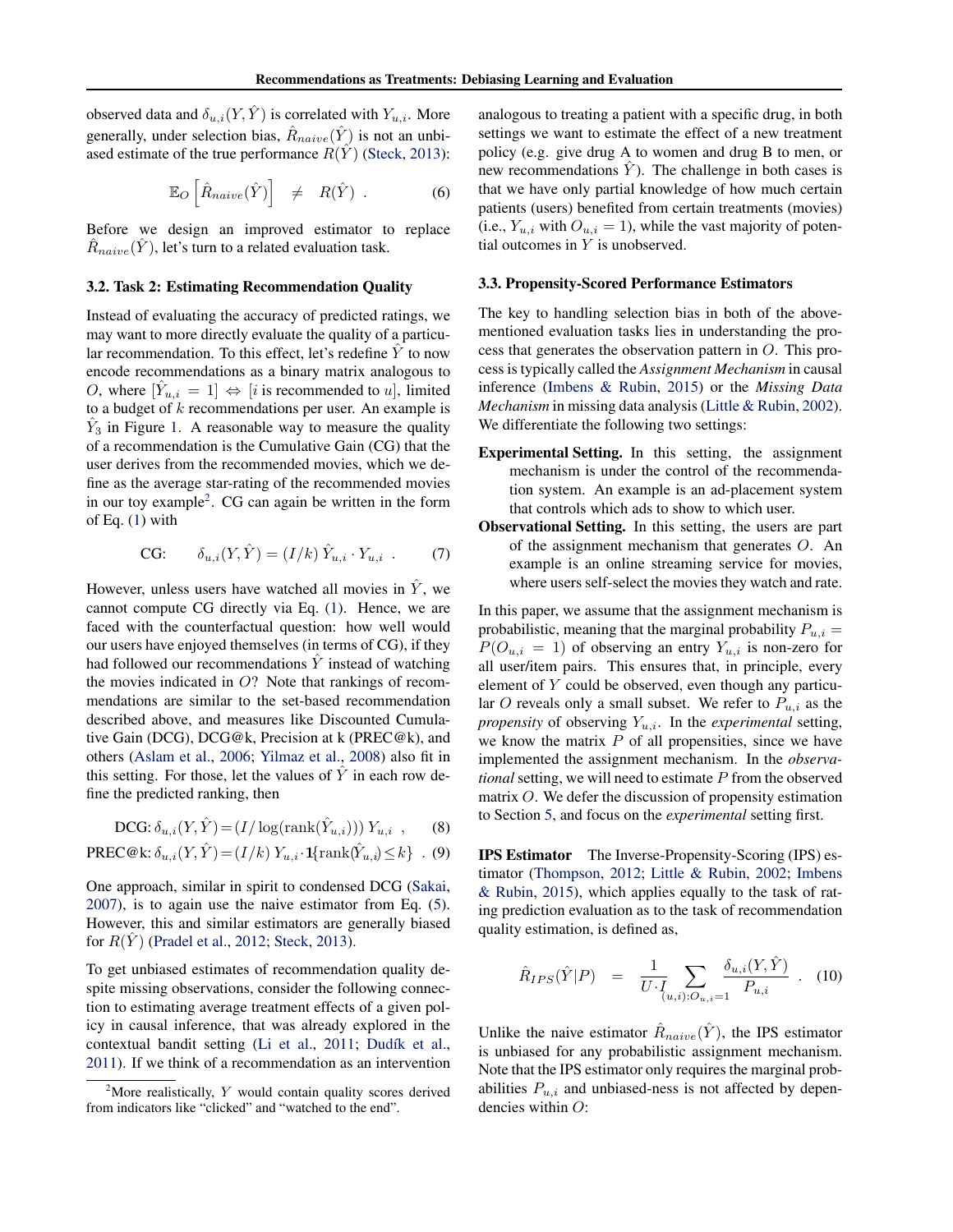Recommendations as Treatments: Debiasing Learning and Evaluation

<span id="page-3-0"></span>

|                  |       |                 | <b>MAE</b>        |                 | DCG@50 |                |                |                 |
|------------------|-------|-----------------|-------------------|-----------------|--------|----------------|----------------|-----------------|
|                  | True  | <b>IPS</b>      | <b>SNIPS</b>      | Naive           | True   | <b>IPS</b>     | <b>SNIPS</b>   | Naive           |
| REC ONES         | 0.102 | $0.102 + 0.007$ | $0.102 + 0.007$   | $0.011 + 0.001$ | 30.76  | $30.64 + 0.75$ | $30.66 + 0.74$ | $153.07 + 2.13$ |
| REC FOURS        | 0.026 | $0.026 + 0.000$ | $0.026 \pm 0.000$ | $0.173 + 0.001$ | 52.00  | $51.98 + 0.41$ | $52.08 + 0.58$ | $313.48 + 2.36$ |
| <b>ROTATE</b>    | 2.579 | $2.581 + 0.031$ | $2.579 + 0.012$   | $1.168 + 0.003$ | 12.90  | $13.00 + 0.85$ | $12.99 + 0.83$ | $1.38 + 0.09$   |
| <b>SKEWED</b>    | 1.306 | $1.304 + 0.012$ | $1.304 + 0.009$   | $0.912 + 0.002$ | 24.59  | $24.55 + 0.92$ | $24.58 + 0.93$ | $54.87 + 1.03$  |
| <b>COARSENED</b> | 1.320 | $1.314 + 0.015$ | $1.318 + 0.005$   | $0.387 + 0.002$ | 46.45  | $46.45 + 0.53$ | $46.44 + 0.70$ | $293.27 + 1.99$ |

Table 1. Mean and standard deviation of the Naive, IPS, and SNIPS estimators compared to true MAE and DCG@50 on ML100K.

$$
\mathbb{E}_{O}\Big[\hat{R}_{IPS}(\hat{Y}|P)\Big] = \frac{1}{U \cdot I} \sum_{u} \sum_{i} \mathbb{E}_{O_{u,i}} \Big[\frac{\delta_{u,i}(Y, \hat{Y})}{P_{u,i}} O_{u,i}\Big]
$$

$$
= \frac{1}{U \cdot I} \sum_{u} \sum_{i} \delta_{u,i}(Y, \hat{Y}) = R(\hat{Y}) .
$$

To characterize the variability of the IPS estimator, however, we assume that observations are independent given P, which corresponds to a multivariate Bernoulli model where each  $O_{u,i}$  is a biased coin flip with probability  $P_{u,i}$ . The following proposition (proof in appendix) provides some intuition about how the accuracy of the IPS estimator changes as the propensities become more "non-uniform".

Proposition 3.1 (Tail Bound for IPS Estimator). *Let* P *be the independent Bernoulli probabilities of observing each entry. For any given*  $\hat{Y}$  *and* Y, with probability  $1 - \eta$ , the *IPS estimator*  $\hat{R}_{IPS}(\hat{Y}|P)$  *does not deviate from the true*  $R(Y)$  by more than:

$$
\left| \hat{R}_{IPS}(\hat{Y}|P) - R(\hat{Y}) \right| \leq \frac{1}{U \cdot I} \sqrt{\frac{\log \frac{2}{\eta}}{2} \sum_{u,i} \rho_{u,i}^2} ,
$$

*where*  $\rho_{u,i} = \frac{\delta_{u,i}(Y,\hat{Y})}{P_{u,i}}$  $\frac{i(Y,Y)}{P_{u,i}}$  if  $P_{u,i} < 1$ , and  $\rho_{u,i} = 0$  otherwise.

To illustrate this bound, consider the case of uniform propensities  $P_{u,i} = p$ . This means that  $n = p U I$  elements of Y are revealed in expectation. In this case, the bound is  $O(1/(p\sqrt{UI}))$ . If the  $P_{u,i}$  are non-uniform, the bound can be much larger even if the expected number of revealed elements,  $\sum P_{u,i}$  is n. We are paying for the unbiased-ness of IPS in terms of variability, and we will evaluate whether this price is well spent throughout the paper.

SNIPS Estimator. One technique that can reduce variability is the use of control variates [\(Owen,](#page-8-0) [2013\)](#page-8-0). Applied to the IPS estimator, we know that  $\mathbb{E}_O\left[\sum_{(u,i):O_{u,i}=1}\frac{1}{P_{u,i}}\right] = U \cdot I$ . This yields the Self-Normalized Inverse Propensity Scoring (SNIPS) estimator [\(Trotter & Tukey,](#page-9-0) [1956;](#page-9-0) [Swaminathan & Joachims,](#page-9-0) [2015\)](#page-9-0)

$$
\hat{R}_{SNIPS}(\hat{Y}|P) = \frac{\sum_{(u,i):O_{u,i}=1} \frac{\delta_{u,i}(Y,\hat{Y})}{P_{u,i}}}{\sum_{(u,i):O_{u,i}=1} \frac{1}{P_{u,i}}} \quad . \tag{11}
$$

The SNIPS estimator often has lower variance than the IPS estimator but has a small bias [\(Hesterberg,](#page-8-0) [1995\)](#page-8-0).

### 3.4. Empirical Illustration of Estimators

To illustrate the effectiveness of the proposed estimators we conducted an experiment on the semi-synthetic ML100K dataset described in Section [6.2.](#page-5-0) For this dataset, Y is completely known so that we can compute true performance via Eq. [\(1\)](#page-1-0). The probability  $P_{u,i}$  of observing a rating  $Y_{u,i}$  was chosen to mimic the observed marginal rating distribution in the original ML100K dataset (see Section [6.2\)](#page-5-0) such that, on average, 5% of the Y matrix was revealed.

Table 1 shows the results for estimating rating prediction accuracy via MAE and recommendation quality via DCG@50 for the following five prediction matrices  $\hat{Y}_i$ . Let  $|Y = r|$  be the number of r-star ratings in Y.

- **REC\_ONES:** The prediction matrix  $\hat{Y}$  is identical to the true rating matrix Y, except that  $|\{(u, i) : Y_{u,i} = 5\}|$ randomly selected true ratings of 1 are flipped to 5. This means half of the predicted fives are true fives, and half are true ones.
- REC\_FOURS: Same as REC\_ONES, but flipping 4-star ratings instead.
- **ROTATE:** For each predicted rating  $\hat{Y}_{u,i} = Y_{u,i} 1$  when  $Y_{u,i} \geq 2$ , and  $\hat{Y}_{u,i} = 5$  when  $Y_{u,i} = 1$ .
- **SKEWED:** Predictions  $\hat{Y}_{u,i}$  are sampled from  $\mathcal{N}(\hat{Y}_{u,i}^{raw}|\mu = Y_{u,i}, \sigma = \frac{6-Y_{u,i}}{2})$  and clipped to the interval  $[0, 6]$ .
- **COARSENED:** If the true rating  $Y_{u,i} \leq 3$ , then  $\hat{Y}_{u,i} = 3$ . Otherwise  $\hat{Y}_{u,i} = 4$ .

Rankings for DCG@50 were created by sorting items according to  $\hat{Y}_i$  for each user. In Table 1, we report the average and standard deviation of estimates over 50 samples of  $O$  from  $P$ . We see that the mean IPS estimate perfectly matches the true performance for both MAE and DCG as expected. The bias of SNIPS is negligible as well. The naive estimator is severely biased and its estimated MAE incorrectly ranks the prediction matrices  $\hat{Y}_i$ (e.g. it ranks the performance of *REC ONES* higher than *REC FOURS*). The standard deviation of IPS and SNIPS is substantially smaller than the bias that Naive incurs. Furthermore, SNIPS manages to reduce the standard deviation of IPS for MAE but not for DCG. We will empirically study these estimators more comprehensively in Section [6.](#page-5-0)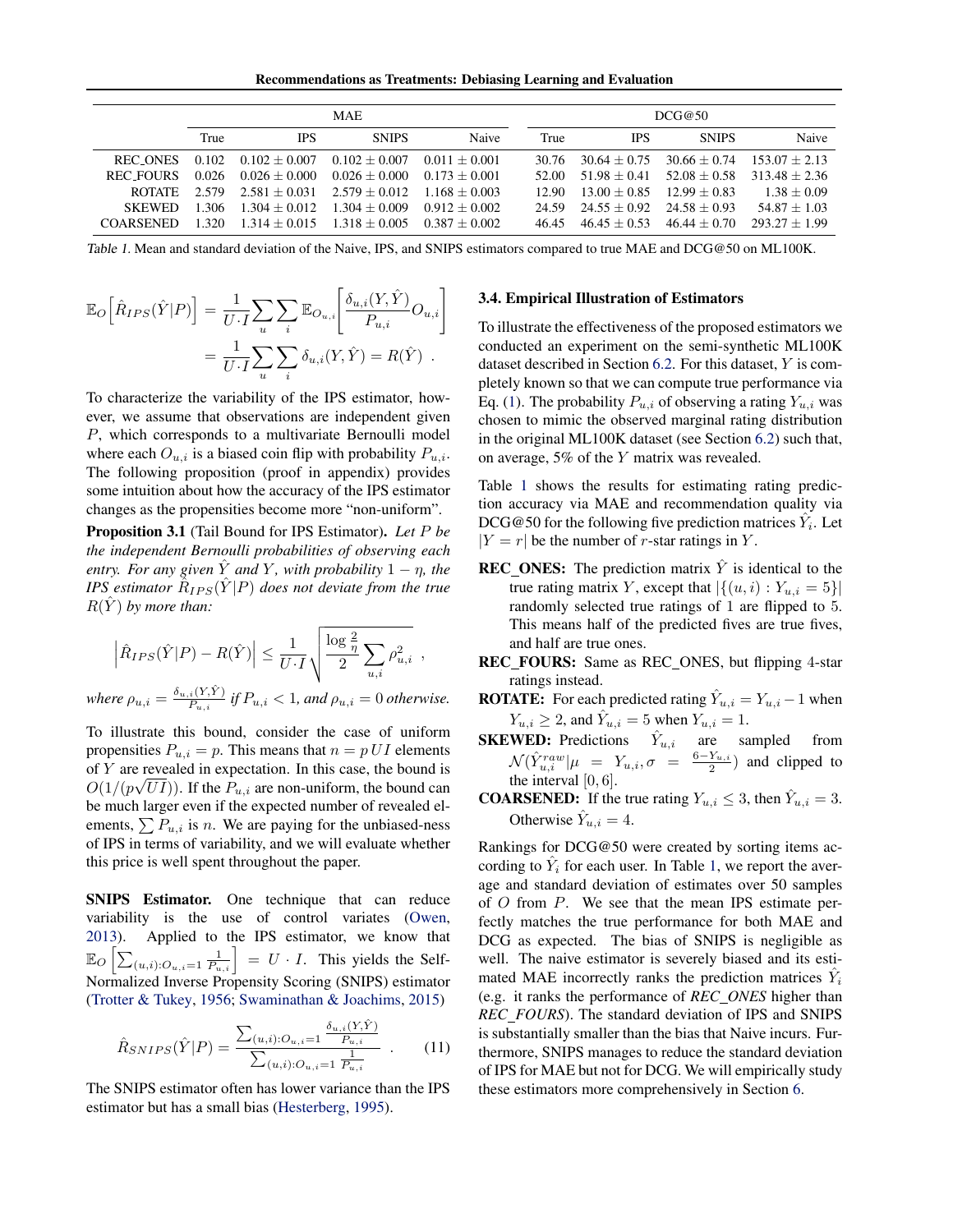## <span id="page-4-0"></span>4. Propensity-Scored Recommendation Learning

We will now use the unbiased estimators from the previous section in an Empirical Risk Minimization (ERM) framework for learning, prove generalization error bounds, and derive a matrix factorization method for rating prediction.

#### 4.1. ERM for Recommendation with Propensities

Empirical Risk Minimization underlies many successful learning algorithms like SVMs [\(Cortes & Vapnik,](#page-8-0) [1995\)](#page-8-0), Boosting [\(Schapire,](#page-9-0) [1990\)](#page-9-0), and Deep Networks [\(Bengio,](#page-8-0) [2009\)](#page-8-0). Weighted ERM approaches have been effective for cost-sensitive classification, domain adaptation and covariate shift [\(Zadrozny et al.,](#page-9-0) [2003;](#page-9-0) [Bickel et al.,](#page-8-0) [2009;](#page-8-0) [Sugiyama & Kawanabe,](#page-9-0) [2012\)](#page-9-0). We adapt ERM to our setting by realizing that Eq. [\(1\)](#page-1-0) corresponds to an expected loss (i.e. risk) over the data generating process  $P(O|P)$ . Given a sample from  $P(O|P)$ , we can think of the IPS estimator from Eq. [\(10\)](#page-2-0) as the Empirical Risk  $R(Y)$  that estimates  $R(Y)$  for any  $Y$ .

Definition 4.1 (Propensity-Scored ERM for Recommendation). *Given training observations* O *from* Y *with marginal propensities* P*, given a hypothesis space* H *of predictions*  $\hat{Y}$ *, and given a loss function*  $\delta_{u,i}(Y, \hat{Y})$ *, ERM selects the*  $\hat{Y} \in \mathcal{H}$  *that optimizes:* 

$$
\hat{Y}^{ERM} = \underset{\hat{Y} \in \mathcal{H}}{\operatorname{argmin}} \left\{ \hat{R}_{IPS}(\hat{Y}|P) \right\} . \tag{12}
$$

Using the *SNIPS* estimator does not change the argmax. To illustrate the validity of the propensity-scored ERM approach, we state the following generalization error bound (proof in appendix) similar to [Cortes et al.](#page-8-0) [\(2010\)](#page-8-0). We consider only finite  $H$  for the sake of conciseness.

Theorem 4.2 (Propensity-Scored ERM Generalization Error Bound). *For any finite hypothesis space of predictions*  $\mathcal{H} = \{\hat{Y}_1, ..., \hat{Y}_{|\mathcal{H}|}\}$  and loss  $0 \leq \delta_{u,i}(\hat{Y}, \hat{Y}) \leq \Delta$ *, the true risk*  $R(\hat{Y})$  *of the empirical risk minimizer*  $\hat{Y}^{ERM}$  *from*  $\mathcal{H}$ *using the IPS estimator, given training observations* O *from* Y *with independent Bernoulli propensities* P*, is bounded with probability*  $1 - \eta$  *by:* 

$$
R(\hat{Y}^{ERM}) \leq \hat{R}_{IPS}(\hat{Y}^{ERM}|P) + \frac{\Delta}{U \cdot I} \sqrt{\frac{\log(2|\mathcal{H}|/\eta)}{2}} \sqrt{\sum_{u,i} \frac{1}{P_{u,i}^2}} \quad (13)
$$

#### 4.2. Propensity-Scored Matrix Factorization

We now use propensity-scored ERM to derive a matrix factorization method for the problem of rating prediction. Assume a standard rank-d-restricted and  $L_2$ -regularized matrix factorization model  $\hat{Y}_{u,i} = v_u^T w_i + a_u + b_i + c$  with user, item, and global offsets as our hypothesis space  $H$ . Under this model, propensity-scored ERM leads to the following training objective:

$$
\underset{V,W,A}{\text{argmin}} \Bigg[ \sum_{O_{u,i}=1} \frac{\delta_{u,i}(Y, V^T W+A)}{P_{u,i}} + \lambda (||V||_F^2 + ||W||_F^2) \Bigg] (14)
$$

where A encodes the offset terms and  $\hat{Y}^{ERM} = V^T W + A$ . Except for the propensities  $P_{u,i}$  that act like weights for each loss term, the training objective is identical to the standard incomplete matrix factorization objective [\(Ko](#page-8-0)[ren,](#page-8-0) [2008;](#page-8-0) [Steck,](#page-9-0) [2010;](#page-9-0) [Hu et al.,](#page-8-0) [2008\)](#page-8-0) with MSE (using Eq.  $(3)$ ) or MAE (using Eq.  $(2)$ ). So, we can readily draw upon existing optimization algorithms (i.e., [Gemulla et al.,](#page-8-0) [2011;](#page-8-0) [Yu et al.,](#page-9-0) [2012\)](#page-9-0) that can efficiently solve the training problem at scale. For the experiments reported in this paper, we use Limited-memory BFGS [\(Byrd et al.,](#page-8-0) [1995\)](#page-8-0). Our implementation is available online<sup>3</sup>.

Conventional incomplete matrix factorization is a special case of Eq. (14) for MCAR (Missing Completely At Random) data, i.e., all propensities  $P_{u,i}$  are equal. Solving this training objective for other  $\delta_{u,i}(Y, \hat{Y})$  that are nondifferentiable is more challenging, but possible avenues exist [\(Joachims,](#page-8-0) [2005;](#page-8-0) [Chapelle & Wu,](#page-8-0) [2010\)](#page-8-0). Finally, note that other recommendation methods (e.g., [Weimer et al.,](#page-9-0) [2007;](#page-9-0) [Lin,](#page-8-0) [2007\)](#page-8-0) can in principle be adapted to propensity scoring as well.

## 5. Propensity Estimation for Observational Data

We now turn to the Observational Setting where propensities need to be estimated. One might be worried that we need to perfectly reconstruct all propensities for effective learning. However, as we will show, we merely need estimated propensities that are "better" than the naive assumption of observations being revealed uniformly, i.e.,  $P = |\{(u, i) : O_{u,i} = 1\}| / (U \cdot I)$  for all users and items. The following characterizes "better" propensities in terms of the bias they induce and their effect on the variability of the learning process.

Lemma 5.1 (Bias of IPS Estimator under Inaccurate Propensities). *Let* P *be the marginal probabilities of observing an entry of the rating matrix* Y *, and let* Pˆ *be the estimated propensities such that*  $\hat{P}_{u,i} > 0$  *for all*  $u, i$ . The *bias of the IPS estimator Eq.* [\(10\)](#page-2-0) *using*  $\hat{P}$  *is:* 

bias 
$$
\left(\hat{R}_{IPS}(\hat{Y}|\hat{P})\right) = \sum_{u,i} \frac{\delta_{u,i}(Y,\hat{Y})}{U \cdot I} \left[1 - \frac{P_{u,i}}{\hat{P}_{u,i}}\right]
$$
 (15)

In addition to bias, the following generalization error bound (proof in appendix) characterizes the overall impact of the estimated propensities on the learning process.

<sup>3</sup> [https://www.cs.cornell.edu/](https://www.cs.cornell.edu/~schnabts/mnar/)∼schnabts/mnar/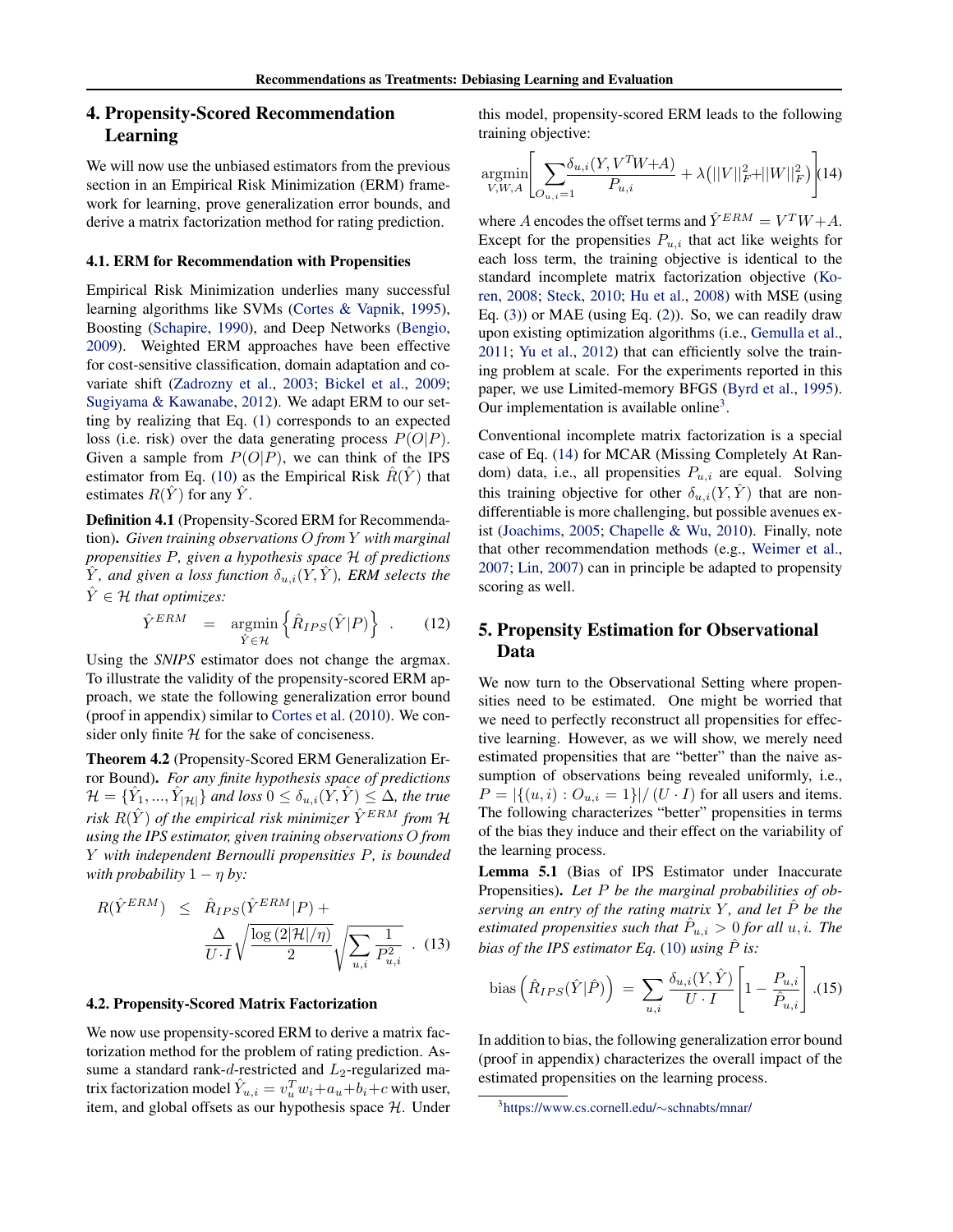<span id="page-5-0"></span>Theorem 5.2 (Propensity-Scored ERM Generalization Error Bound under Inaccurate Propensities). *For any finite hypothesis space of predictions*  $\mathcal{H} = {\hat{Y}_1, ..., \hat{Y}_{|\mathcal{H}|}}$ *, the transductive prediction error of the empirical risk min* $imizer \ \hat{Y}^{ER\hat{M}}$ , using the IPS estimator with estimated *propensities*  $\hat{P}$  ( $\hat{P}_{u,i} > 0$ ) and given training observations O *from* Y *with independent Bernoulli propensities* P*, is bounded by:*

$$
R(\hat{Y}^{ERM}) \leq \hat{R}_{IPS}(\hat{Y}^{ERM}|\hat{P}) + \frac{\Delta}{U \cdot I} \sum_{u,i} \left| 1 - \frac{P_{u,i}}{\hat{P}_{u,i}} \right| + \frac{\Delta}{U \cdot I} \sqrt{\frac{\log(2|\mathcal{H}|/\eta)}{2}} \sqrt{\sum_{u,i} \frac{1}{\hat{P}_{u,i}^2}} \quad (16)
$$

The bound shows a bias-variance trade-off that does not occur in conventional ERM. In particular, the bound suggests that it may be beneficial to overestimate small propensities, if this reduces the variability more than it increases the bias.

### 5.1. Propensity Estimation Models.

Recall that our goal is to estimate the probabilities  $P_{u,i}$  with which ratings for user  $u$  and item  $i$  will be observed. In general, the propensities

$$
P_{u,i} = P(O_{u,i} = 1 \mid X, X^{hid}, Y) \tag{17}
$$

can depend on some observable features  $X$  (e.g., the predicted rating displayed to the user), unobservable features  $X^{hid}$  (e.g., whether the item was recommended by a friend), and the ratings  $Y$ . It is reasonable to assume that  $O_{u,i}$  is independent of the new predictions  $\hat{Y}$  (and therefore independent of  $\delta_{u,i}(Y, \hat{Y})$  once the observable features are taken into account. The following outlines two simple propensity estimation methods, but there is a wide range of other techniques available (e.g., [McCaffrey et al.,](#page-8-0) [2004\)](#page-8-0) that can cater to domain-specific needs.

Propensity Estimation via Naive Bayes. The first approach estimates  $P(O_{u,i}|X, X^{hid}, Y)$  by assuming that dependencies between covariates  $X$ ,  $X^{hid}$  and other ratings are negligible. Eq. (17) then reduces to  $P(O_{u,i}|Y_{u,i})$  sim-ilar to [Marlin & Zemel](#page-8-0) [\(2009\)](#page-8-0). We can treat  $Y_{u,i}$  as observed, since we only need the propensities for observed entries to compute IPS and SNIPS. This yields the *Naive Bayes* propensity estimator:

$$
P(O_{u,i} = 1 | Y_{u,i} = r) = \frac{P(Y = r | O = 1)P(O = 1)}{P(Y = r)}.
$$
\n(18)

We dropped the subscripts to reflect that parameters are tied across all  $u$  and  $i$ . Maximum likelihood estimates for  $P(Y = r | O = 1)$  and  $P(O = 1)$  can be obtained by counting observed ratings in MNAR data. However, to estimate  $P(Y = r)$ , we need a small sample of MCAR data. Propensity Estimation via Logistic Regression The second propensity estimation approach we explore (which does not require a sample of MCAR data) is based on logistic regression and is commonly used in causal inference [\(Rosenbaum,](#page-9-0) [2002\)](#page-9-0). It also starts from Eq. (17), but aims to find model parameters  $\phi$  such that O becomes independent of unobserved  $X^{hid}$  and Y, i.e.,  $P(O_{u,i}|X, X^{hid}, Y) = P(O_{u,i}|X, \phi)$ . The main modeling assumption is that there exists a  $\phi = (w, \beta, \gamma)$  such that  $P_{u,i} = \sigma \left( w^T X_{u,i} + \beta_i + \gamma_u \right)$ . Here,  $X_{u,i}$  is a vector encoding all observable information about a user-item pair (e.g., user demographics, whether an item was promoted, etc.), and  $\sigma(\cdot)$  is the sigmoid function.  $\beta_i$  and  $\gamma_u$  are peritem and per-user offsets.

### 6. Empirical Evaluation

We conduct semi-synthetic experiments to explore the empirical performance and robustness of the proposed methods in both the experimental and the observational setting. Furthermore, we compare against the state-of-theart joint-likelihood method for MNAR data (Hernández-[Lobato et al.,](#page-8-0) [2014\)](#page-8-0) on real-world datasets.

### 6.1. Experiment Setup

In all experiments, we perform model selection for the regularization parameter  $\lambda$  and/or the rank of the factorization d via cross-validation as follows. We randomly split the observed MNAR ratings into k folds ( $k = 4$  in all experiments), training on  $k - 1$  and evaluating on the remaining one using the IPS estimator. Reflecting this additional split requires scaling the propensities in the training folds by  $\frac{k-1}{k}$  and those in the validation fold by  $\frac{1}{k}$ . The parameters with the best validation set performance are then used to retrain on all MNAR data. We finally report performance on the MCAR test set for the real-world datasets, or using Eq. [\(1\)](#page-1-0) for our semi-synthetic dataset.

#### 6.2. How does sampling bias severity affect evaluation?

First, we evaluate how different observation models impact the accuracy of performance estimates. We compare the *Naive* estimator of Eq. [\(5\)](#page-1-0) for MSE, MAE and DCG with their propensity-weighted analogues, *IPS* using Eq. [\(10\)](#page-2-0) and *SNIPS* using Eq. [\(11\)](#page-3-0) respectively. Since this experiment requires experimental control of sampling bias, we created a semi-synthetic dataset and observation model.

ML100K Dataset. The ML100K dataset<sup>4</sup> provides  $100K$ MNAR ratings for 1683 movies by 944 users. To allow ground-truth evaluation against a fully known rating matrix, we complete these partial ratings using standard matrix factorization. The completed matrix, however, gives

<sup>4</sup> <http://grouplens.org/datasets/movielens/>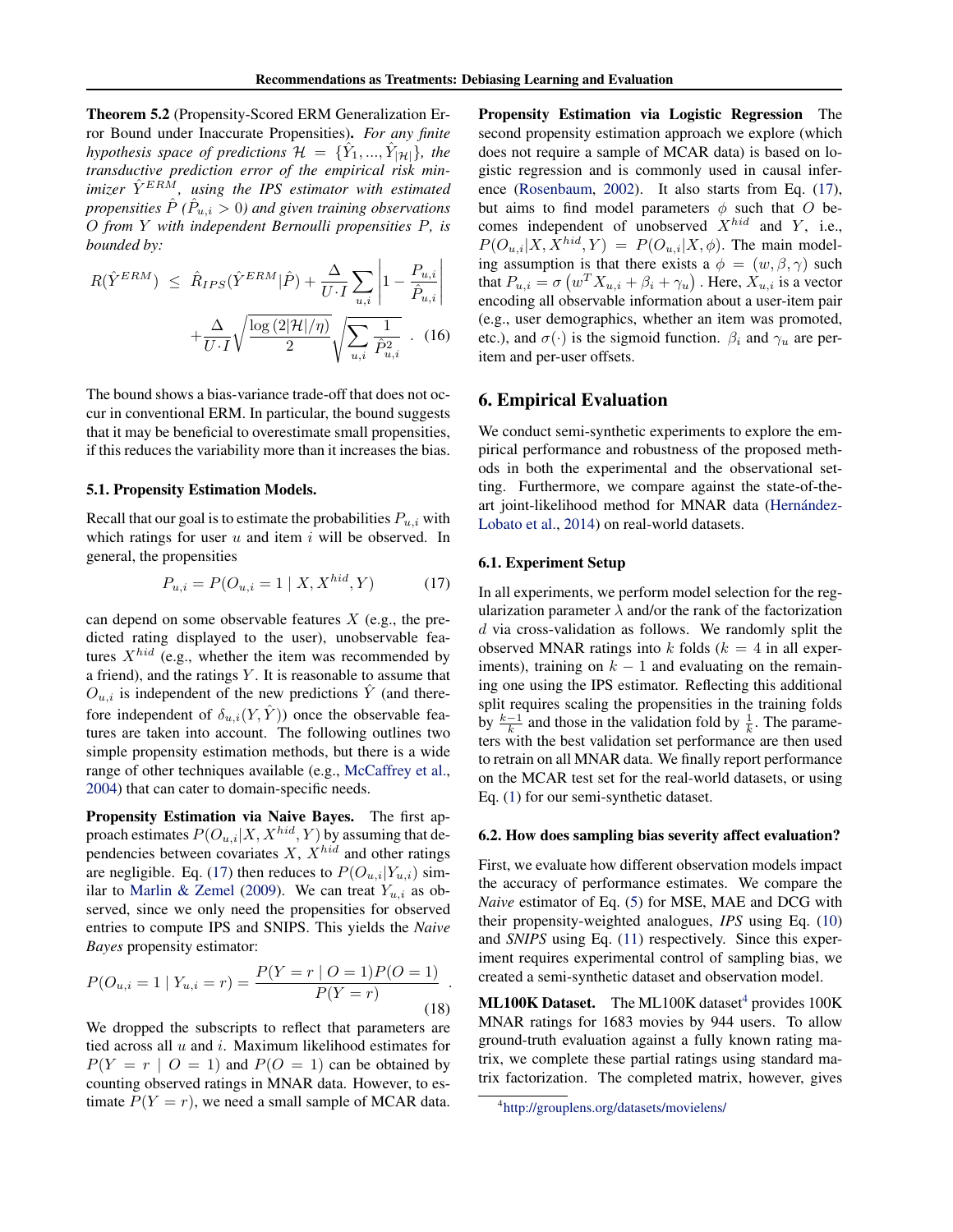

Figure 2. RMSE of the estimators in the experimental setting as the observed ratings exhibit varying degrees of selection bias.

unrealistically high ratings to almost all movies. We therefore adjust ratings for the final  $Y$  to match a more realistic rating distribution  $[p_1, p_2, p_3, p_4, p_5]$  for ratings 1 to 5 as given in [Marlin & Zemel](#page-8-0) [\(2009\)](#page-8-0) as follows: we assign the bottom  $p_1$  fraction of the entries by value in the completed matrix a rating of 1, and the next  $p_2$  fraction of entries by value a rating of 2, and so on. Hyper-parameters (rank d and L2 regularization  $\lambda$ ) were chosen by using a 90-10 train-test split of the 100K ratings, and maximizing the 0/1 accuracy of the completed matrix on the test set.

ML100K Observation Model. If the underlying rating is 4 or 5, the propensity for observing the rating is equal to k. For ratings  $r < 4$ , the corresponding propensity is  $k\alpha^{4-r}$ . For each  $\alpha$ , k is set so that the expected number of ratings we observe is 5% of the entire matrix. By varying  $\alpha > 0$ , we vary the MNAR effect:  $\alpha = 1$ is missing uniformly at random (MCAR), while  $\alpha \rightarrow 0$ only reveals 4 and 5 rated items. Note that  $\alpha = 0.25$ gives a marginal distribution of observed ratings that reasonably matches the observed MNAR rating marginals on ML100K ([0.06, 0.11, 0.27, 0.35, 0.21] in the real data vs. [0.06, 0.10, 0.25, 0.42, 0.17] in our model).

Results. Table [1,](#page-3-0) described in Section [3.4,](#page-3-0) shows the estimated MAE and DCG@50 when  $\alpha = 0.25$ . Next, we vary the severity of the sampling bias by changing  $\alpha \in (0, 1]$ . Figure 2 reports how accurately (in terms of root mean squared estimation error (RMSE)) each estimator predicts the true MSE and DCG respectively. These results are for the Experimental Setting where propensities are known. They are averages over the five prediction matrices  $\hat{Y}_i$  given in Section [3.4](#page-3-0) and across 50 trials. Shaded regions indicate a 95% confidence interval.

Over most of the range of  $\alpha$ , in particular for the realistic value of  $\alpha = 0.25$ , the *IPS* and *SNIPS* estimators are orders-of-magnitude more accurate than the *Naive* estimator. Even for severely low choices of  $\alpha$ , the gain due to bias reduction of *IPS* and *SNIPS* still outweighs the added variability compared to *Naive*. When  $\alpha = 1$  (MCAR), *SNIPS* is algebraically equivalent to *Naive*, while *IPS* pays a small penalty due to increased variability from propensity weighting. For MSE, *SNIPS* consistently reduces estimation error over *IPS* while both are tied for DCG.



Figure 3. Prediction error (MSE) of matrix factorization methods as the observed ratings exhibit varying degrees of selection bias (left) and as propensity estimation quality degrades (right).

### 6.3. How does sampling bias severity affect learning?

Now we explore whether these gains in risk estimation accuracy translate into improved learning via ERM, again in the Experimental Setting. Using the same semi-synthetic ML100K dataset and observation model as above, we compare our matrix factorization *MF-IPS* with the traditional unweighted matrix factorization *MF-Naive*. Both methods use the same factorization model with separate  $\lambda$  selected via cross-validation and  $d = 20$ . The results are plotted in Figure 3 (left), where shaded regions indicate 95% confidence intervals over 30 trials. The propensity-weighted matrix factorization *MF-IPS* consistently outperforms conventional matrix factorization in terms of MSE. We also conducted experiments for MAE, with similar results.

## 6.4. How robust is evaluation and learning to inaccurately learned propensities?

We now switch from the Experimental Setting to the Observational Setting, where propensities need to be estimated. To explore robustness to propensity estimates of varying accuracy, we use the ML100K data and observation model with  $\alpha = 0.25$ . To generate increasingly bad propensity estimates, we use the Naive Bayes model from Section [5.1,](#page-5-0) but vary the size of the MCAR sample for estimating the marginal ratings  $P(Y = r)$  via the Laplace estimator.

Figure [4](#page-7-0) shows how the quality of the propensity estimates impacts evaluation using the same setup as in Section [6.2.](#page-5-0) Under no condition do the *IPS* and *SNIPS* estimator perform worse than *Naive*. Interestingly, *IPS-NB* with estimated propensities can perform even better than *IPS-KNOWN* with known propensities, as can be seen for MSE. This is a known effect, partly because the estimated propensities can provide an effect akin to stratification [\(Hi](#page-8-0)[rano et al.,](#page-8-0) [2003;](#page-8-0) [Wooldridge,](#page-9-0) [2007\)](#page-9-0).

Figure 3 (right) shows how learning performance is affected by inaccurate propensities using the same setup as in Section 6.3. We compare the MSE prediction error of *MF-IPS-NB* with estimated propensities to that of *MF-Naive* and *MF-IPS* with known propensities. The shaded area shows the 95% confidence interval over 30 trials. Again, we see that *MF-IPS-NB* outperforms *MF-Naive* even for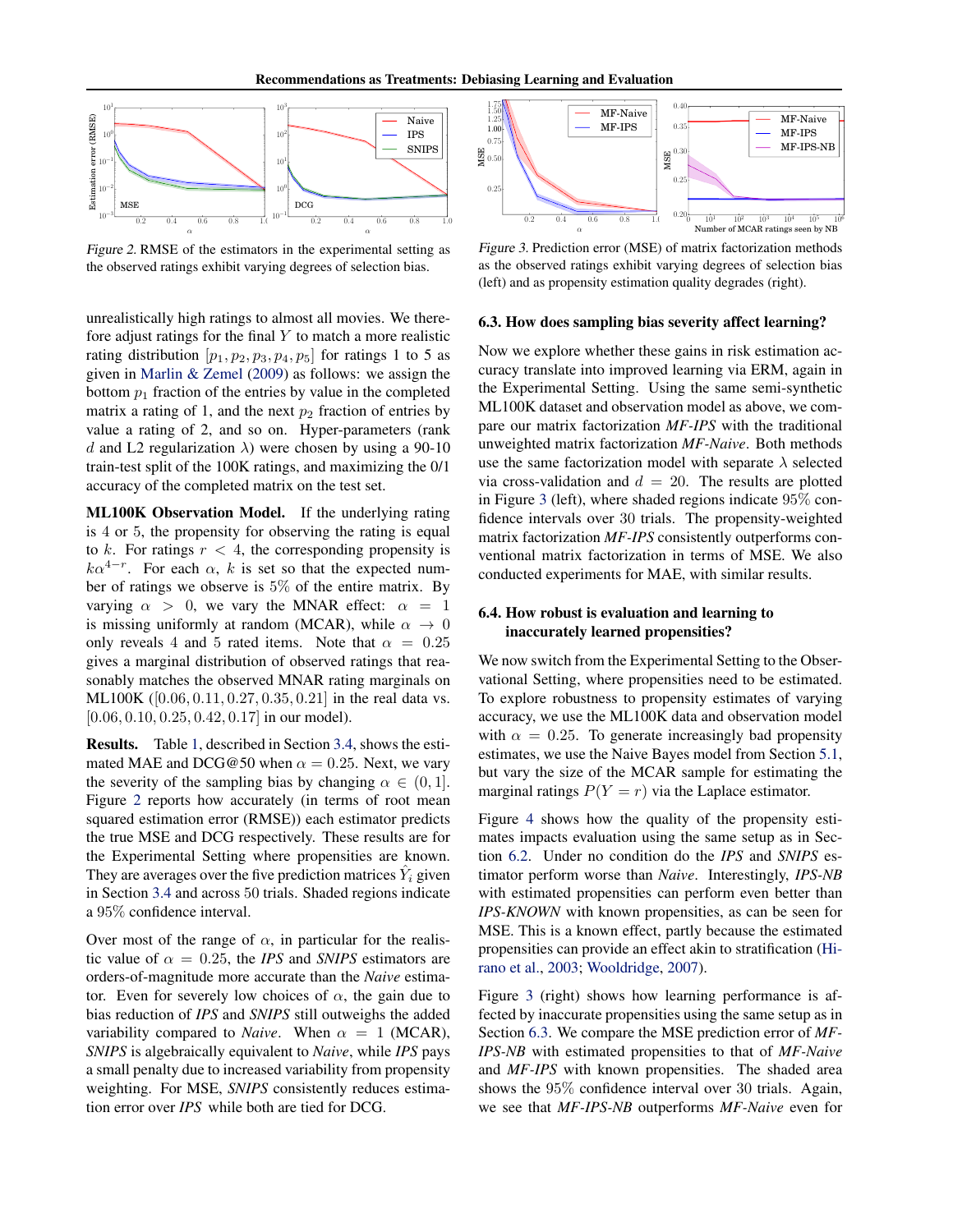<span id="page-7-0"></span>

Figure 4. RMSE of *IPS* and *SNIPS* as propensity estimates degrade. *IPS* with true propensities and *Naive* are given as reference.

severely degraded propensity estimates, demonstrating the robustness of the approach.

### 6.5. Performance on Real-World Data

Our final experiment studies performance on real-world datasets. We use the following two datasets, which both have a separate test set where users were asked to rate a uniformly drawn sample of items.

Yahoo! R3 Dataset. This dataset<sup>5</sup> [\(Marlin & Zemel,](#page-8-0) [2009\)](#page-8-0) contains user-song ratings. The MNAR training set provides over 300K ratings for songs that were selfselected by 15400 users. The test set contains ratings by a subset of 5400 users who were asked to rate 10 randomly chosen songs. For this data, we estimate propensities via Naive Bayes. As a MCAR sample for eliciting the marginal rating distribution, we set aside 5% of the test set and only report results on the remaining 95% of the test set.

Coat Shopping Dataset. We collected a new dataset<sup>6</sup> simulating MNAR data of customers shopping for a coat in an online store. The training data was generated by giving Amazon Mechanical Turkers a simple web-shop interface with facets and paging. They were asked to find the coat in the store that they wanted to buy the most. Afterwards, they had to rate 24 of the coats they explored (self-selected) and 16 randomly picked ones on a five-point scale. The dataset contains ratings from 290 Turkers on an inventory of 300 items. The self-selected ratings are the training set and the uniformly selected ratings are the test set. We learn propensities via logistic regression based on user covariates (gender, age group, location, and fashion-awareness) and item covariates (gender, coat type, color, and was it promoted). A standard regularized logistic regression [\(Pe](#page-9-0)[dregosa et al.,](#page-9-0) [2011\)](#page-9-0) was trained using all pairs of user and item covariates as features and cross-validated to optimize log-likelihood of the self-selected observations.

Results. Table 2 shows that our propensity-scored matrix factorization *MF-IPS* with learnt propensities substantially and significantly outperforms the conventional matrix factorization approach, as well as the Bayesian imputation

|                | YAHOO      |            |  | <b>COAT</b> |       |  |
|----------------|------------|------------|--|-------------|-------|--|
|                | <b>MAE</b> | <b>MSE</b> |  | <b>MAE</b>  | MSE   |  |
| MF-IPS         | 0.810      | 0.989      |  | 0.860       | 1.093 |  |
| MF-Naive       | 1.154      | 1.891      |  | 0.920       | 1.202 |  |
| <b>HL MNAR</b> | 1.177      | 2.175      |  | 0.884       | 1.214 |  |
| HL MAR         | 1.179      | 2.166      |  | 0.892       | 1.220 |  |

Table 2. Test set MAE and MSE on the Yahoo and Coat datasets.

models from (Hernández-Lobato et al., [2014\)](#page-8-0), abbreviated as HL-MNAR and HL-MAR (paired t-test,  $p < 0.001$  for all). This holds for both MAE and MSE. Furthermore, the performance of *MF-IPS* beats the best published results for Yahoo in terms of MSE (1.115) and is close in terms of MAE (0.770) (the CTP-v model of [\(Marlin & Zemel,](#page-8-0) [2009\)](#page-8-0) as reported in the supplementary material of Hernández-[Lobato et al.](#page-8-0) [\(2014\)](#page-8-0)). For *MF-IPS* and *MF-Naive* all hyperparameters (i.e.,  $\lambda \in \{10^{-6}, ..., 1\}$  and  $d \in \{5, 10, 20, 40\}$ ) were chosen by cross-validation. For the HL baselines, we explored  $d \in \{5, 10, 20, 40\}$  using software provided by the authors<sup>7</sup> and report the best performance on the test set for efficiency reasons. Note that our performance numbers for HL on Yahoo closely match the values reported in (Hernández-Lobato et al., [2014\)](#page-8-0).

Compared to the complex generative HL models, we conclude that our discriminative *MF-IPS* performs robustly and efficiently on real-world data. We conjecture that this strength is a result of not requiring any generative assumptions about the validity of the rating model. Furthermore, note that there are several promising directions for further improving performance, like propensity clipping [\(Strehl](#page-9-0) [et al.,](#page-9-0) [2010\)](#page-9-0), doubly-robust estimation (Dudík et al., [2011\)](#page-8-0), and the use of improved methods for propensity estimation [\(McCaffrey et al.,](#page-8-0) [2004\)](#page-8-0).

## 7. Conclusions

We proposed an effective and robust approach to handle selection bias in the evaluation and training of recommender systems based on propensity scoring. The approach is a discriminative alternative to existing joint-likelihood methods which are generative. It therefore inherits many of the advantages (e.g., efficiency, predictive performance, no need for latent variables, fewer modeling assumptions) of discriminative methods. The modularity of the approach separating the estimation of the assignment model from the rating model—also makes it very practical. In particular, any conditional probability estimation method can be plugged in as the propensity estimator, and we conjecture that many existing rating models can be retrofit with propensity weighting without sacrificing scalability.

<sup>5</sup> <http://webscope.sandbox.yahoo.com/>

<sup>6</sup> [https://www.cs.cornell.edu/](https://www.cs.cornell.edu/~schnabts/mnar/)∼schnabts/mnar/

<sup>7</sup> <https://bitbucket.org/jmh233/missingdataicml2014>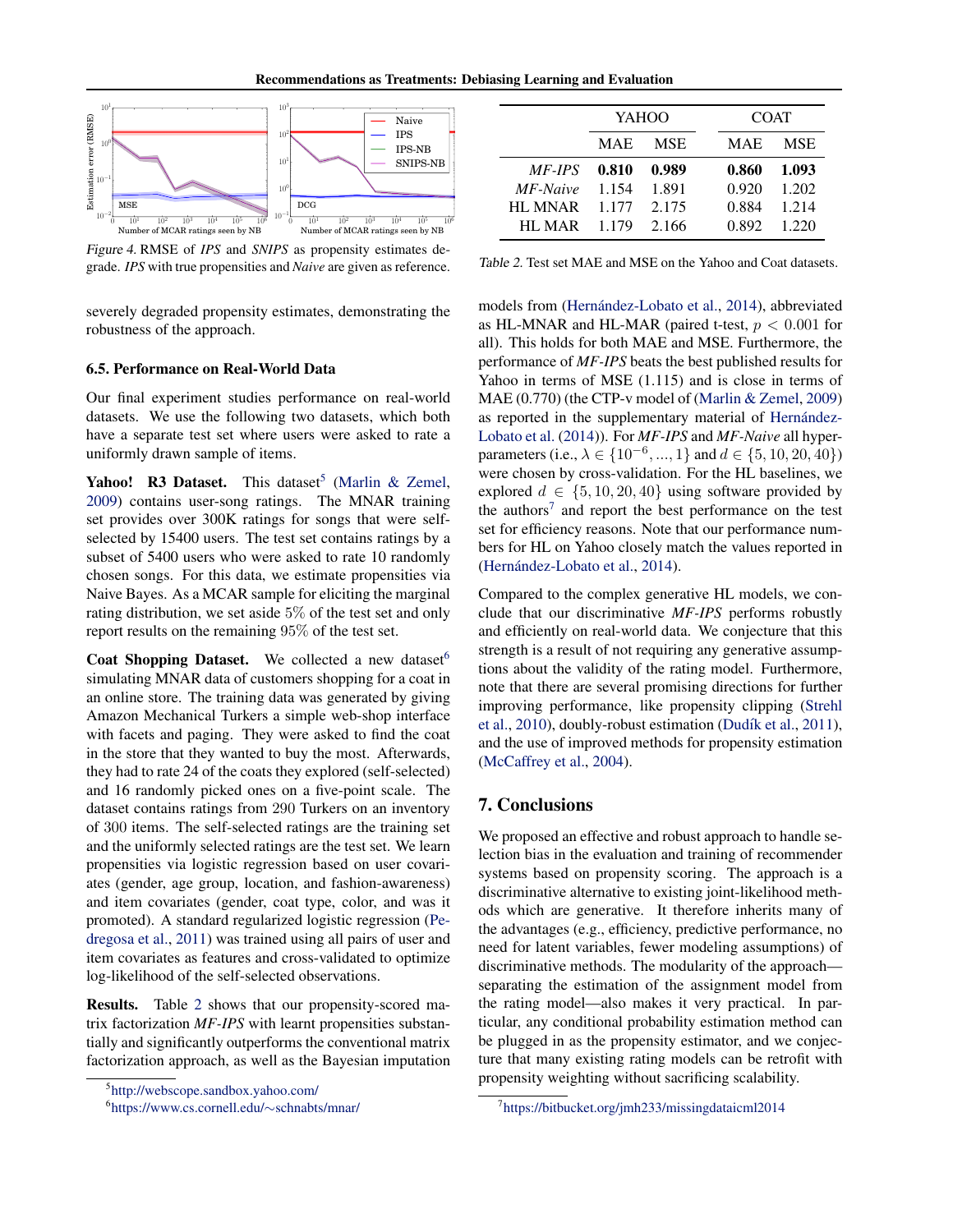## <span id="page-8-0"></span>Acknowledgments

This research was funded in part under NSF Awards IIS-1247637, IIS-1217686, and IIS-1513692, and a gift from Bloomberg.

## References

- Aslam, J. A., Pavlu, V., and Yilmaz, E. A statistical method for system evaluation using incomplete judgments. In *SIGIR*, pp. 541–548, 2006.
- Bell, R., Koren, Y., and Volinsky, C. Chasing \$1,000,000. how we won the netflix progress prize. *Statistical Computing and Graphics*, 18(2):4–12, 2007.
- Bengio, Y. Learning deep architectures for ai. *Foundations and Trends in Machine Learning*, 2(1):1–127, 2009.
- Bickel, S., Brückner, M., and Scheffer, T. Discriminative learning under covariate shift. *Journal of Machine Learning Research*, 10:2137–2155, 2009.
- Byrd, R. H., Lu, P., Nocedal, J., and Zhu, C. A limited memory algorithm for bound constrained optimization. *SIAM Journal on Scientific Computing*, 16(5): 1190–1208, 1995.
- Chapelle, O. and Wu, M. Gradient descent optimization of smoothed information retrieval metrics. *Information retrieval*, 13(3):216–235, 2010.
- Cortes, C. and Vapnik, V. N. Support–vector networks. *Machine Learning*, 20:273–297, 1995.
- Cortes, C., Mohri, M., Riley, M., and Rostamizadeh, A. Sample selection bias correction theory. In *ALT*, pp. 38– 53, 2008.
- Cortes, C., Mansour, Y., and Mohri, M. Learning bounds for importance weighting. In *NIPS*, pp. 442–450, 2010.
- Dudík, M., Langford, J., and Li, L. Doubly robust policy evaluation and learning. In *ICML*, pp. 1097–1104, 2011.
- Gemulla, R., Nijkamp, E., Haas, P. J., and Sismanis, Y. Large-scale matrix factorization with distributed stochastic gradient descent. In *KDD*, pp. 69–77, 2011.
- Hernández-Lobato, J. M., Houlsby, N., and Ghahramani, Z. Probabilistic matrix factorization with non-random missing data. In *ICML*, pp. 1512–1520, 2014.
- Hesterberg, T. Weighted average importance sampling and defensive mixture distributions. *Technometrics*, 37:185– 194, 1995.
- Hirano, K., Imbens, G., and Ridder, G. Efficient estimation of average treatment effects using the estimated propensity score. *Econometrica*, 71(4):1161–1189, 2003.
- Hu, Y., Koren, Y., and Volinsky, C. Collaborative filtering for implicit feedback datasets. In *ICDM*, pp. 263–272, 2008.
- Huang, J., Smola, A. J., Gretton, A., Borgwardt, K. M., and Schölkopf, B. Correcting sample selection bias by unlabeled data. In *NIPS*, pp. 601–608, 2006.
- Imbens, G. and Rubin, D. *Causal Inference for Statistics, Social, and Biomedical Sciences*. Cambridge University Press, 2015.
- Joachims, T. A support vector method for multivariate performance measures. In *ICML*, pp. 377–384, 2005.
- Koren, Y. Factorization meets the neighborhood: A multifaceted collaborative filtering model. In *KDD*, pp. 426– 434, 2008.
- Li, L., Chu, W., Langford, J., and Wang, X. Unbiased offline evaluation of contextual-bandit-based news article recommendation algorithms. In *WSDM*, pp. 297–306, 2011.
- Liang, D., Charlin, L., McInerney, J., and Blei, D. Modeling user exposure in recommendation. In *WWW*, 2016.
- Lim, D., McAuley, J., and Lanckriet, G. Top-n recommendation with missing implicit feedback. In *RecSys*, pp. 309–312, 2015.
- Lin, C. Projected gradient methods for nonnegative matrix factorization. *Neural computation*, 19(10):2756–2779, 2007.
- Little, R. J. A. and Rubin, D. B. *Statistical Analysis with Missing Data*. John Wiley, 2002.
- Marlin, B. M. and Zemel, R. S. Collaborative prediction and ranking with non-random missing data. In *RecSys*, pp. 5–12, 2009.
- Marlin, B. M., Zemel, R. S., Roweis, S., and Slaney, M. Collaborative filtering and the missing at random assumption. In *UAI*, pp. 267–275, 2007.
- McCaffrey, D. F., Ridgeway, G., and Morral, A. R. Propensity score estimation with boosted regression for evaluating causal effects in observational studies. *Psychological Methods*, 9:403–425, 2004.
- Myttenaere, A. D., Grand, B. L., Golden, B., and Rossi, F. Reducing offline evaluation bias in recommendation systems. In *Benelearn*, pp. 55–62, 2014.
- Owen, Art B. *Monte Carlo theory, methods and examples*. 2013.